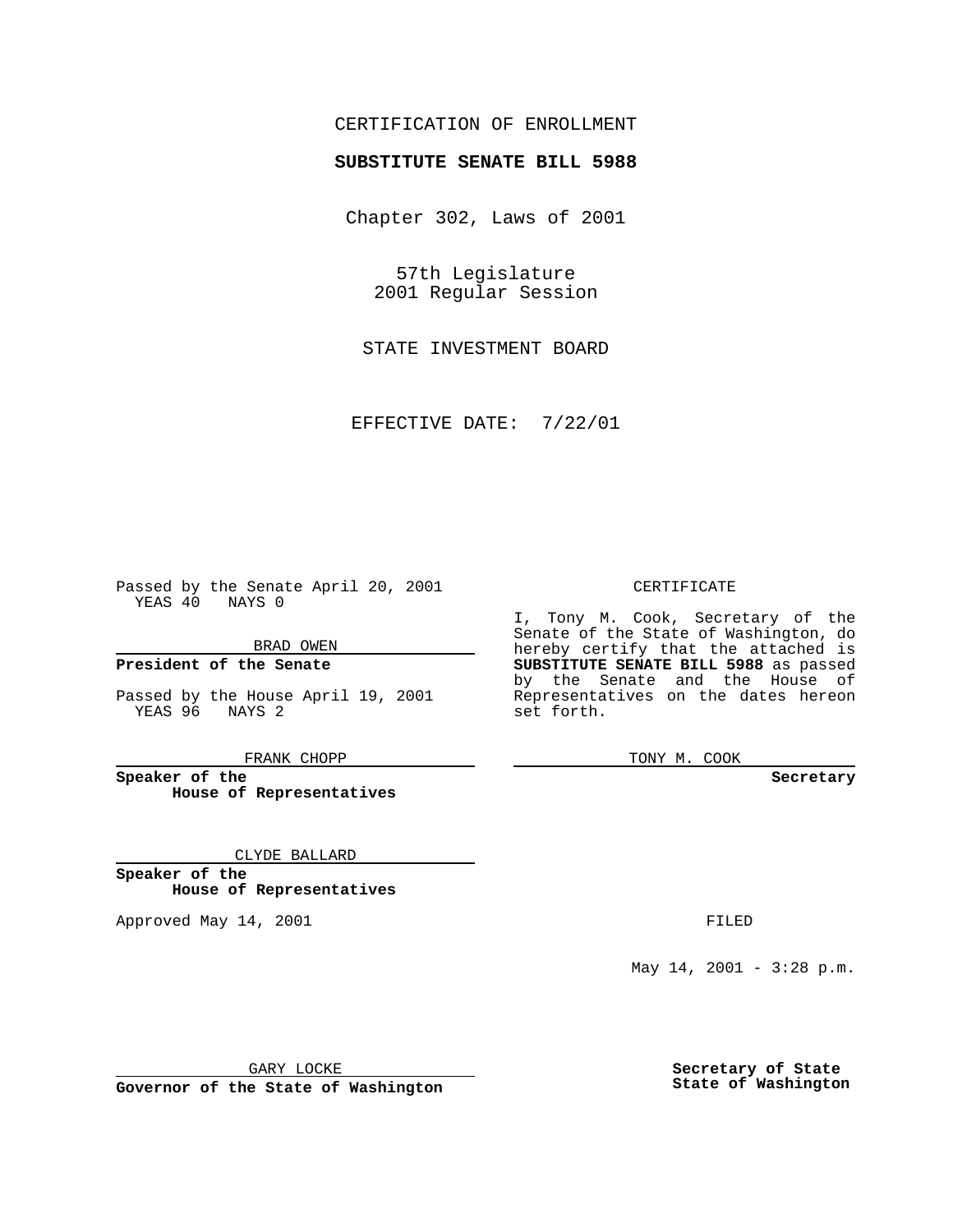# **SUBSTITUTE SENATE BILL 5988** \_\_\_\_\_\_\_\_\_\_\_\_\_\_\_\_\_\_\_\_\_\_\_\_\_\_\_\_\_\_\_\_\_\_\_\_\_\_\_\_\_\_\_\_\_\_\_

\_\_\_\_\_\_\_\_\_\_\_\_\_\_\_\_\_\_\_\_\_\_\_\_\_\_\_\_\_\_\_\_\_\_\_\_\_\_\_\_\_\_\_\_\_\_\_

AS AMENDED BY THE HOUSE

Passed Legislature - 2001 Regular Session

## **State of Washington 57th Legislature 2001 Regular Session**

**By** Senate Committee on Ways & Means (originally sponsored by Senators Snyder, McDonald, Spanel, Winsley, Prentice and Jacobsen; by request of State Investment Board)

READ FIRST TIME 03/08/01.

 AN ACT Relating to the state investment board; and amending RCW 43.33A.100 and 43.03.028.

BE IT ENACTED BY THE LEGISLATURE OF THE STATE OF WASHINGTON:

 **Sec. 1.** RCW 43.33A.100 and 1993 c 281 s 50 are each amended to read as follows:

 The state investment board shall maintain appropriate offices and employ such personnel as may be necessary to perform its duties. Employment by the investment board shall include but not be limited to an executive director, investment officers, and a confidential secretary, which positions are exempt from classified service under chapter 41.06 RCW. Employment of the executive director by the board shall be for a term of three years, and such employment shall be subject to confirmation of the state finance committee: PROVIDED, That nothing shall prevent the board from dismissing the director for cause before the expiration of the term nor shall anything prohibit the board, with the confirmation of the state finance committee, from employing the same individual as director in succeeding terms. Compensation levels for the executive director, a confidential secretary, and all investment officers, including the deputy director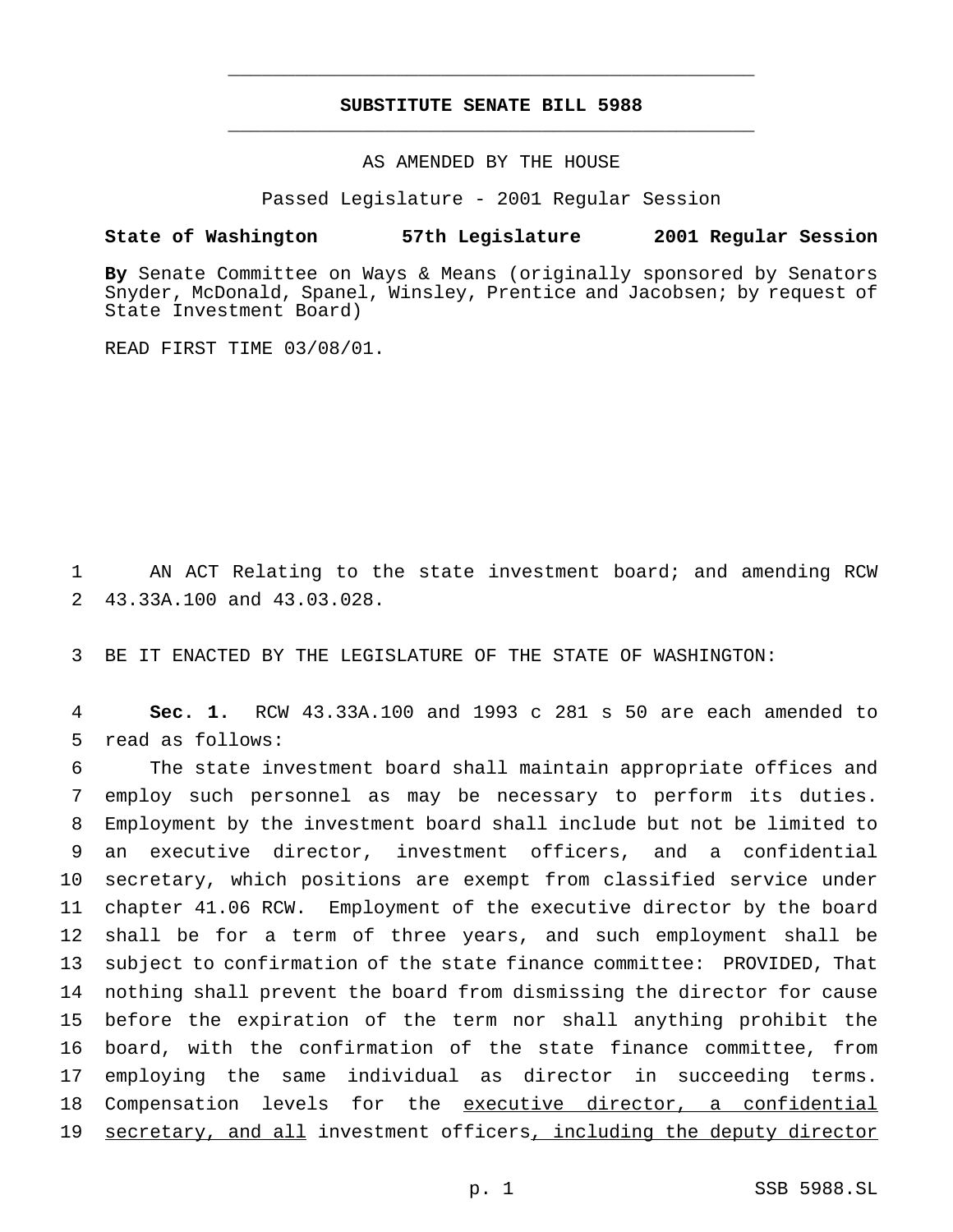1 for investment management, employed by the investment board shall be 2 established by the ((Washington personnel resources)) state investment board. The investment board is authorized to maintain a retention 4 pool, from the earnings of the funds managed by the board, in order to address recruitment and retention problems. The compensation levels for investment officers shall be limited to the average of state funds of similar size, based upon a biennial survey conducted by the investment board, with review and comment by the joint legislative 9 audit and review committee. However, in any fiscal year the salary 10 increases granted by the investment board from the retention pool to 11 investment officers pursuant to this section may not exceed an average 12 of five percent.

 The investment board shall provide notice to the director of the 14 department of personnel, the director of financial management, and the 15 chairs of the house of representatives and senate fiscal committees of proposed changes to the compensation levels for the positions. The 17 notice shall be provided not less than sixty days prior to the 18 effective date of the proposed changes.

 As of July 1, 1981, all employees classified under chapter 41.06 RCW and engaged in duties assumed by the state investment board on July 1, 1981, are assigned to the state investment board. The transfer shall not diminish any rights granted these employees under chapter 41.06 RCW nor exempt the employees from any action which may occur thereafter in accordance with chapter 41.06 RCW.

 All existing contracts and obligations pertaining to the functions transferred to the state investment board in this 1980 act shall remain in full force and effect, and shall be performed by the board. None of the transfers directed by this 1980 act shall affect the validity of any act performed by a state entity or by any official or employee thereof prior to July 1, 1981.

 **Sec. 2.** RCW 43.03.028 and 1995 c 67 s 1 are each amended to read as follows:

 (1) There is hereby created a state committee on agency officials' salaries to consist of seven members, or their designees, as follows: The president of the University of Puget Sound; the chairperson of the council of presidents of the state's four-year institutions of higher 37 education; the chairperson of the Washington personnel resources board; the president of the Association of Washington Business; the president